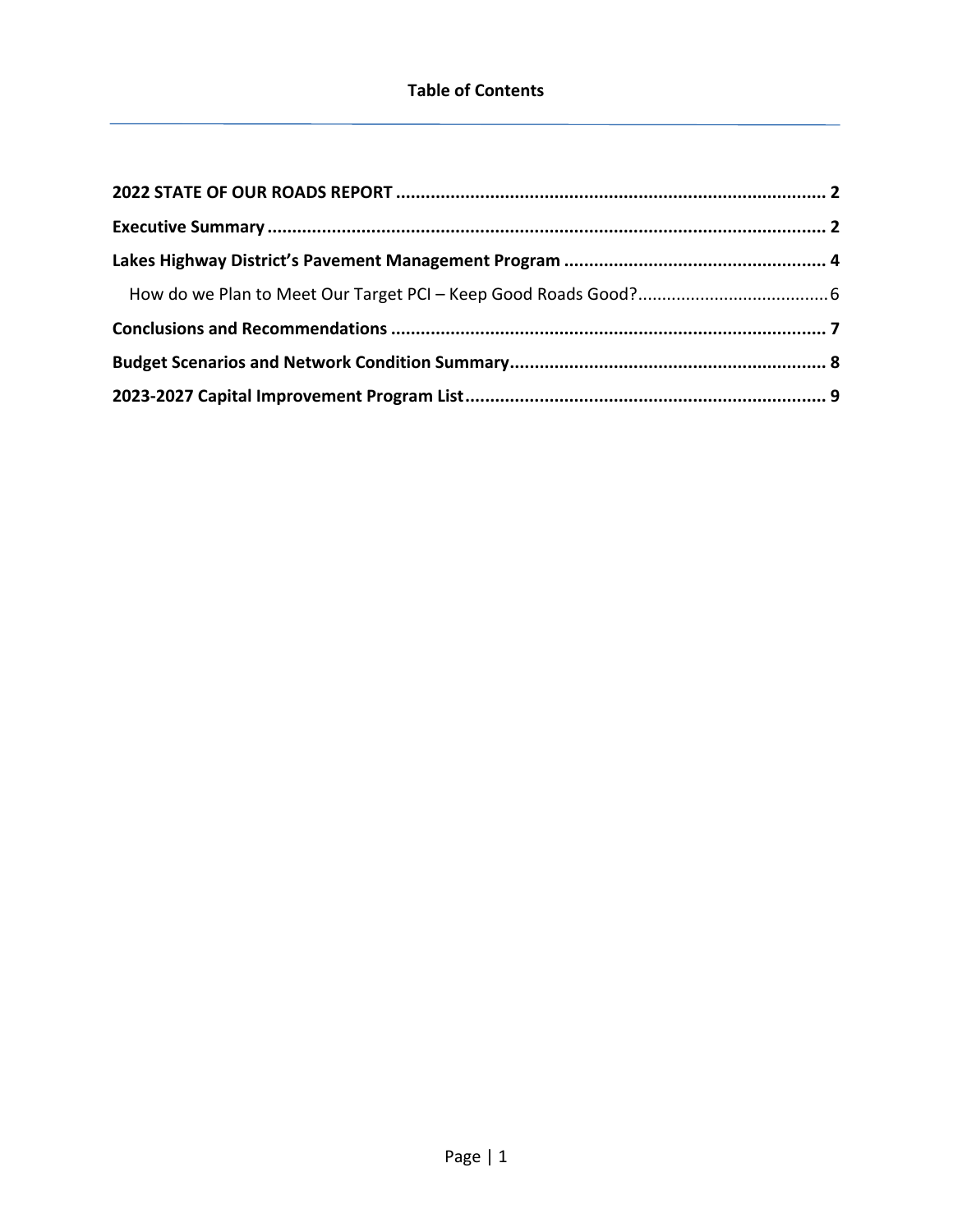#### **2022 STATE OF OUR ROADS REPORT**

#### <span id="page-2-1"></span><span id="page-2-0"></span>**Executive Summary**

This summary is an update to the District's previous State of Roads Report in 2012, 2017 and 2019. This in addition to the 2010 Pavement Management Plan. Based on work previously completed Lakes Highway District estimates the following:

| Year    | <b>Pavement Condition</b><br><b>Category (PCI)</b> | <b>Budget Allocation to Road Maintenance</b>                                                     |                                                     |                      |  |
|---------|----------------------------------------------------|--------------------------------------------------------------------------------------------------|-----------------------------------------------------|----------------------|--|
| Goal    | Maintain PCI at 2012<br>levels, 81                 | Road Maintenance (RM) = \$2,225,000 w/inflation                                                  |                                                     |                      |  |
| 2018-19 | 85                                                 | CPI: \$2,225,000 in January of 2012 has same buying power as:<br>\$2,518,437 in August of 2019   |                                                     |                      |  |
| 2010-11 | N/A                                                | <b>Road Maintenance</b><br>\$623,451                                                             | Reconstruction<br>\$1,572,849                       | Total = $$2,196,300$ |  |
| 2011-12 | 81                                                 | Road Maintenance<br>\$1,327,282                                                                  | Total = $$2,155,482$<br>Reconstruction<br>\$828,200 |                      |  |
| 2012-13 | 85                                                 | Road Maintenance<br>\$2,400,557                                                                  | Reconstruction<br>\$86,632                          | Total = $$2,487,189$ |  |
| 2013-14 | 87                                                 | Road Maintenance<br>Reconstruction<br>\$2,083,100<br>\$214,363                                   |                                                     | Total = $$2,297,463$ |  |
| 2014-15 | 86                                                 | Road Maintenance<br>Reconstruction<br>\$2,057,922<br>\$139,518                                   |                                                     | Total = $$2,197,440$ |  |
| 2015-16 | 85                                                 | Road Maintenance<br>Reconstruction<br>\$103,000<br>2,158,643                                     |                                                     | Total = $$2,261,643$ |  |
| 2016-17 | 86                                                 | Road Maintenance<br>\$2,710,257                                                                  | Reconstruction<br>\$154,000                         | Total = $$2,864,257$ |  |
| 2017-18 | 86                                                 | Road Maintenance<br>\$2,790,335                                                                  | Reconstruction<br>\$0                               | Total = $$2,790,335$ |  |
| 2018-19 | 85                                                 | <b>Road Maintenance</b><br>Reconstruction<br>\$1,431,900<br>\$1,309,500<br>w/\$366,500 chip seal |                                                     | Total = $$2,741,400$ |  |
| 2019-20 | 85                                                 | Road Maintenance<br>Reconstruction<br>\$1,559,000<br>\$694,000<br>w/\$360,000 chip seal          |                                                     | Total = $2,253,035$  |  |
| 2020-21 | 87                                                 | <b>Road Maintenance</b><br>Reconstruction<br>\$2,391,000<br>\$0<br>w/\$320,000 chip seal         |                                                     | Total = $$2,391,000$ |  |
| 2021-22 | 85                                                 | Road Maintenance<br>Reconstruction<br>\$1,515,000<br>\$1,031,000<br>w/\$510,000 chip seal        |                                                     | Total = $$2,546,000$ |  |

The table above represents target goals originally set in 2012 in comparison of annual actual Pavement Condition Index (PCI) and actual dollars spent. Previous analysis in 2019 indicated that the average dollars spent on Road Maintenance was approximately \$2,120,000. The 10-yr average from 2012-2020/21 is now approximately \$2,278,000 on road maintenance items including crack sealing, patching, chip sealing and overlaying.

Of importance as it relates to dollars spent in this analysis of the tracked the Pavement Condition Index (PCI), the PCI has remained relatively consistent, but generally higher than the original goal of 81. Ultimately, our roads are being maintained in a better condition than originally planned.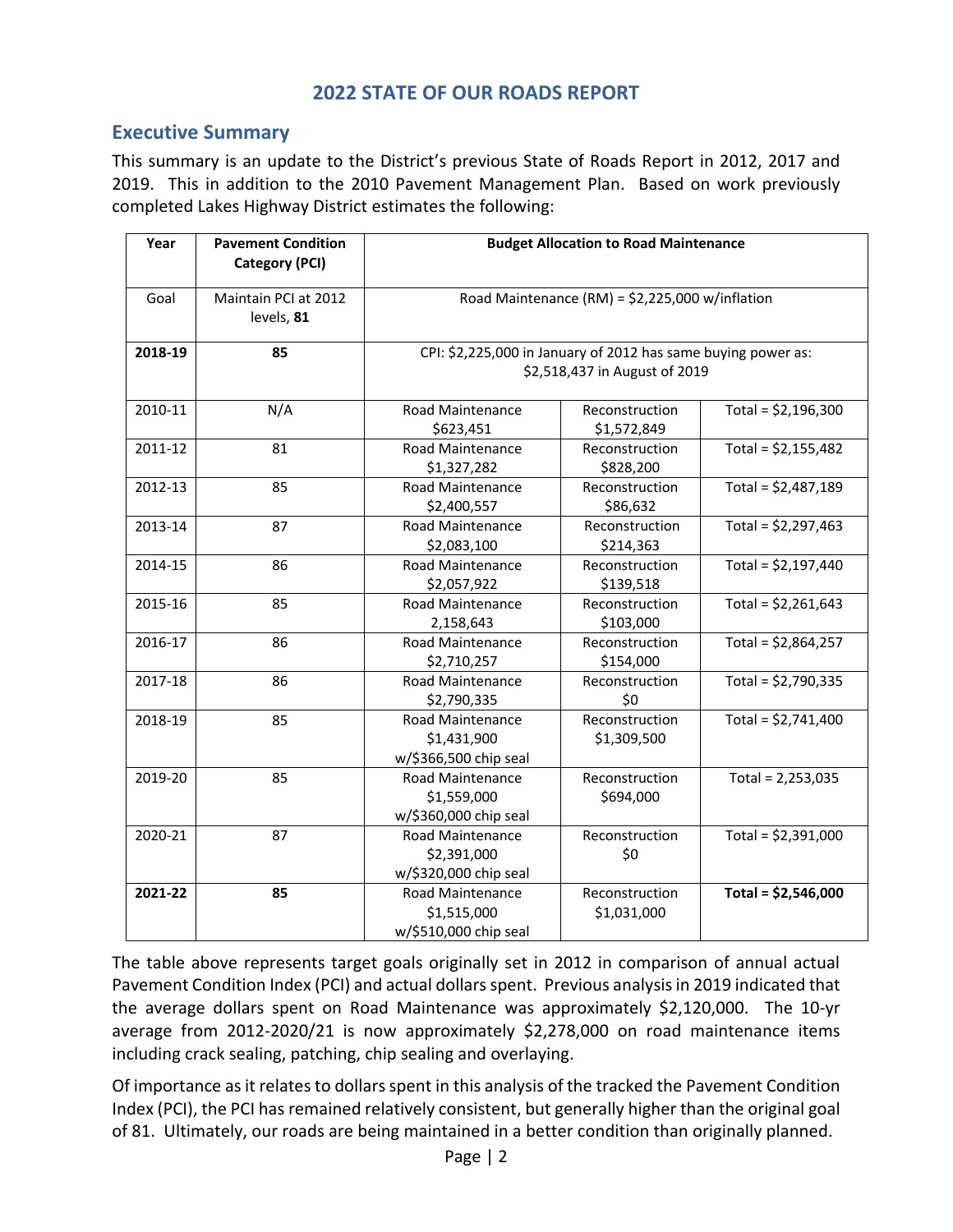

Following is an Executive Performance Summary of the Districts Road Network.

The question to be asked in this Report Update, how will the PCI be affected if the District addresses future needs associated with Future Major Capital Improvement Projects and the inherent need to save for larger projects such as facilities improvements, bridges, and intersection improvements) being considered in the draft Capital Improvement Project List? This without calling upon Foregone Taxes.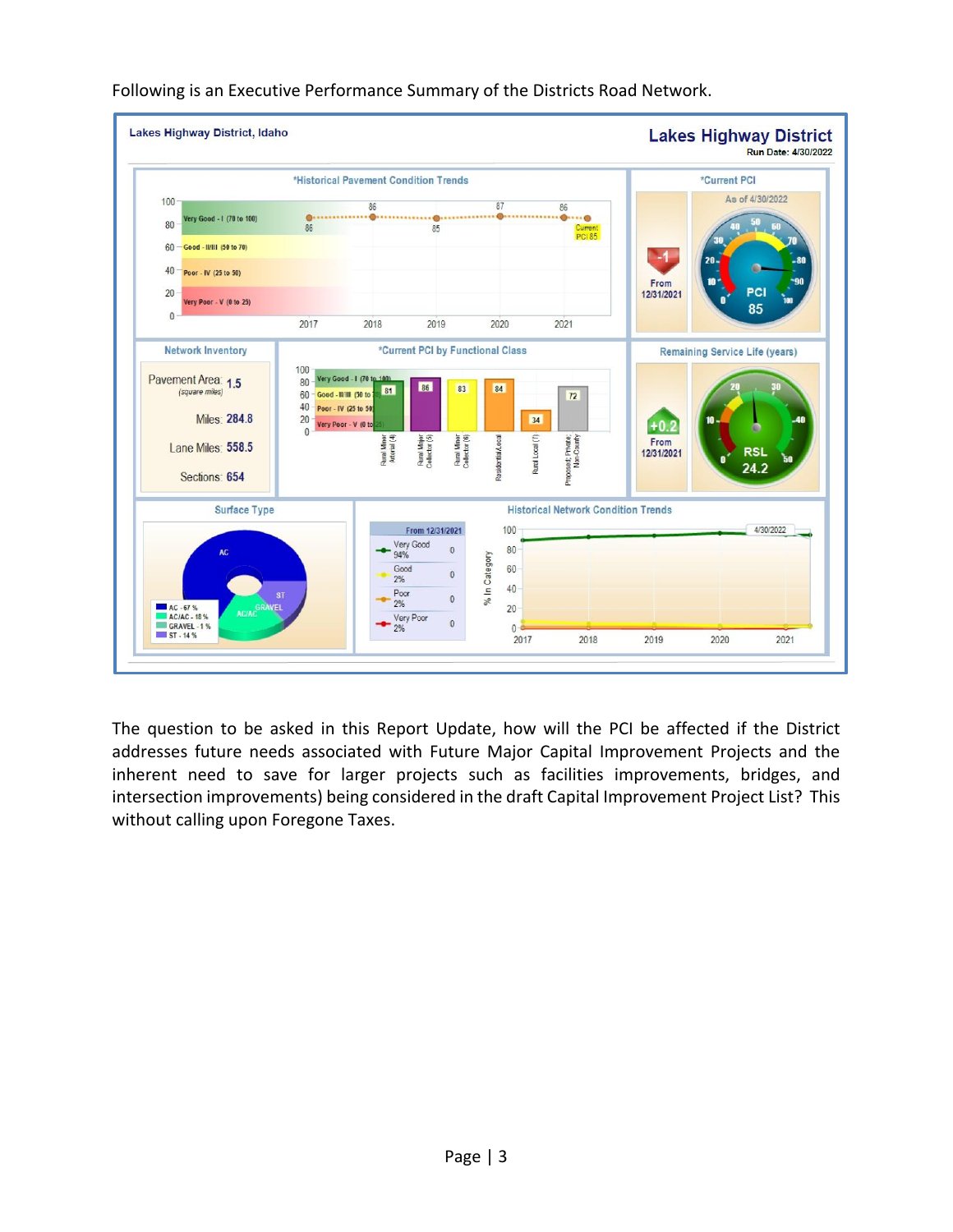### <span id="page-4-0"></span>**Lakes Highway District's Pavement Management Program**

As we've emphasized in previous reports, Lakes Highway District recognizes the importance of the investment in its road inventory. We believe an investment this important should be carefully preserved and maintained for our constituents. Lakes Highway District's Pavement Management Program does just that.

The Pavement Management Program seeks to balance preservation with replacement of existing surfaces. The most cost-efficient way to correct any pavement surface problem is to address issues when they first appear. That is why funds are targeted at roads rated in fair-to-good condition. Without this preventive maintenance, these roads would quickly deteriorate and be much more costly to fix. The following "pavement deterioration curve," illustrates this point.



Pavement may appear to be in good condition for a long time. However, when it fails, it fails quickly and repair costs increase dramatically. Preventative maintenance, such as crack sealing, chip seals and thin overlays extend the life of our valuable road system. In addition to lowering costs over time, other advantages of our Pavement Management Program include: more predictable funding needs, fewer premature pavement failures, safer road conditions and reduced time spent in traffic due to construction.

In order to understand what is happening to District Roads, staff performs visual distress inspections and ratings each year. Inspections on District Roads are cyclical with half of the Districts Roads inspected each year. The two areas divided for inspection are generally divided by Chilco Road projected east/west. A full inspection cycle is completed every two years.

Inspections of each road are broken down into 1,000 segments. At every 1,000 foot segment interval, 100-feet of road is inspected. This to provide a consistent representative sample of the road and to ensure the same sample area is repetitively inspected from one inspection to the next. Special inspections are added if areas of the road are found to inaccurately represent the segment roadway condition.

Inspections include an analysis and measurement of roadway cracking, rutting, distortions,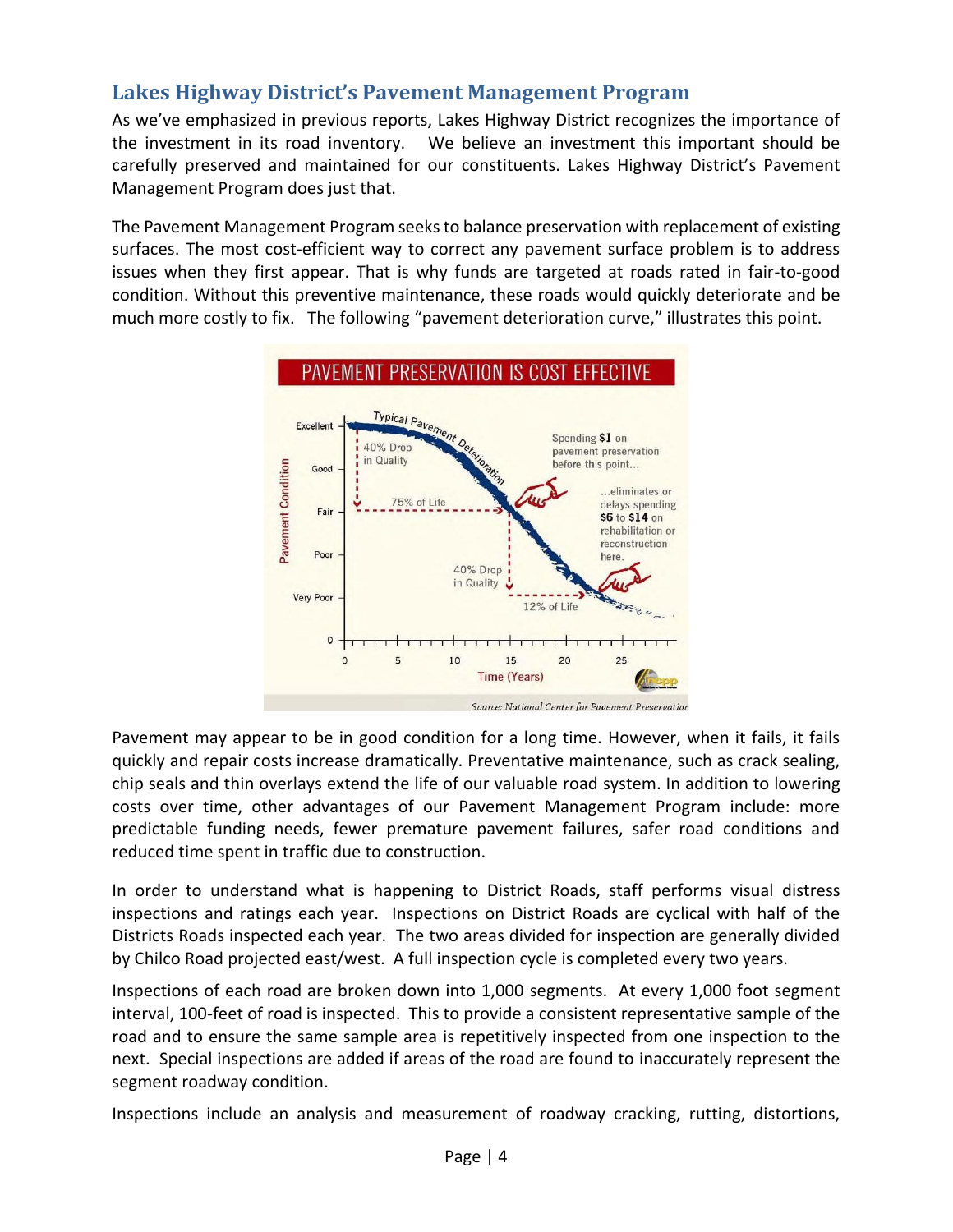patching, weathering and raveling. Staff training and inspection procedures are based on guidance from the National Association of County Engineers, Northwest Pavement Management Association and the Metropolitan Transportation Commission.

Inspection data for each roadway segment is input into the Districts Pavement Management Software, every time the segment is inspected. A review of each inspection is performed to evaluate accuracy of the inspection and calculation of the pavement condition index. Upon completion of the inspection review calculations are made to determine the average PCI for the roadway segment. In general, PCI's are determined by deducting points from 100 (new road) associated with types of distress observed (i.e. alligator cracking deducts min of 10 pts from score).

Based on current visual distress ratings and analysis of those ratings the Districts pavement condition ratings have increased according to the following tables.

| <b>PCI</b>  | <b>Pavement Condition Category</b> |             |  |  |  |
|-------------|------------------------------------|-------------|--|--|--|
| 100         |                                    |             |  |  |  |
| 90          | Very Good                          |             |  |  |  |
| 2021 LHD 87 |                                    |             |  |  |  |
| 70          | Ш                                  | Ш           |  |  |  |
|             | Good-non                           | Good - load |  |  |  |
| 50          | load related                       | related     |  |  |  |
| 25          |                                    | IV          |  |  |  |
|             | Poor                               |             |  |  |  |
| n           |                                    | V           |  |  |  |
|             | Very Poor                          |             |  |  |  |

Given the completed distress rating of the District's roads, the resulting average Pavement Condition Index ("PCI") was 87 following the 2021 construction year. Using a 0-100 PCI scale, with 100 being the most favorable, a rating of 87 classifies the District's road network in the lower 'Very Good' condition category (Condition Category I). In comparison to the analysis completed in 2012, the PCI has improved, up from 81, which is attributed to road improvements.

| Year     | PCI |  |
|----------|-----|--|
| 2012     | 81  |  |
| 2013     | 85  |  |
| 2014     | 87  |  |
| 2015     | 86  |  |
| 2016     | 85  |  |
| 2017     | 86  |  |
| 2018     | 86  |  |
| 2019     | 85  |  |
| 2020     | 85  |  |
| 2021     | 87  |  |
| Apr 2022 | 85  |  |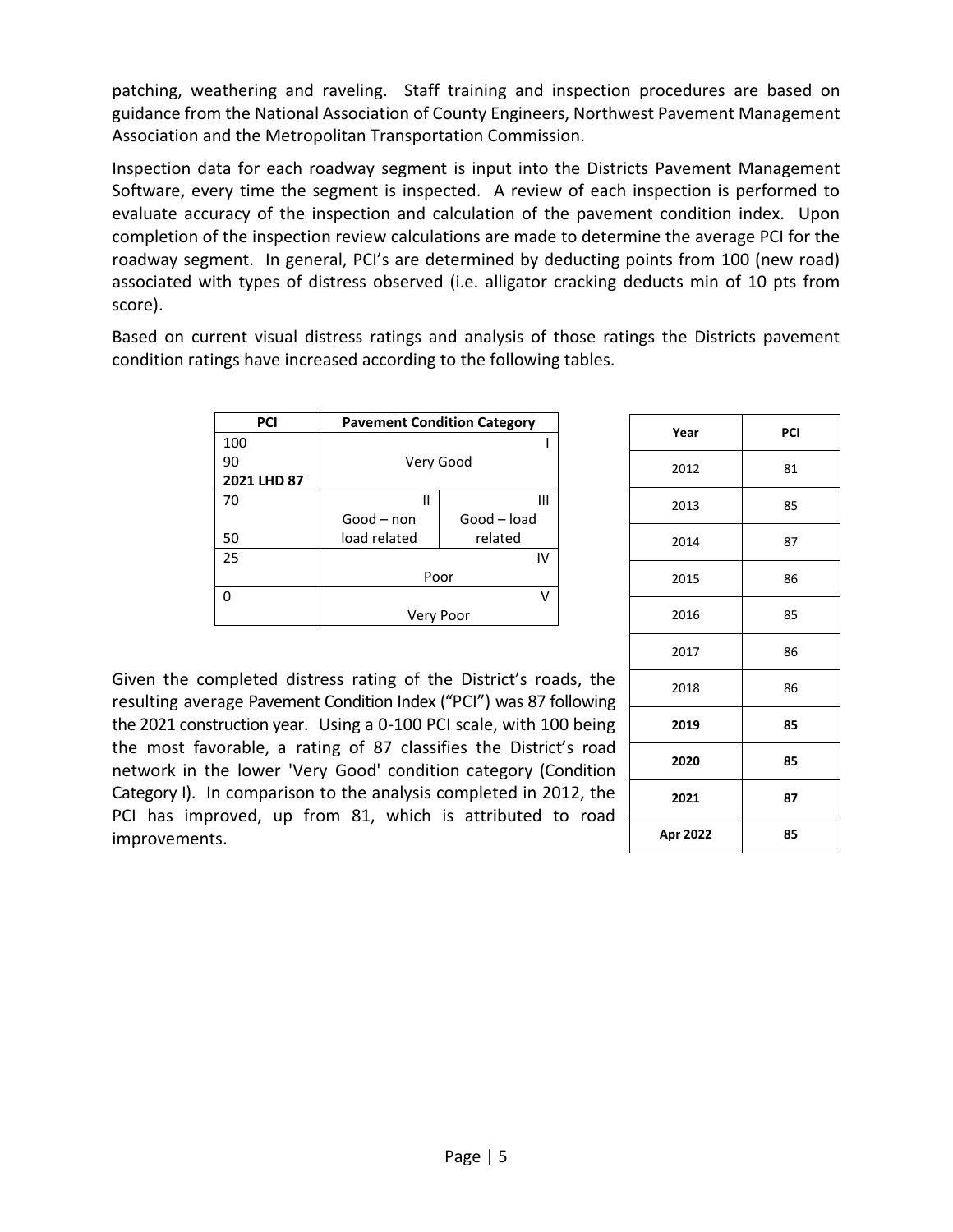#### <span id="page-6-0"></span>**How do we Plan to Meet Our Target PCI – Keep Good Roads Good?**

The following table shows multiple funding scenarios using the current base funding budget and how these are expected to impact the Pavement Condition Index (PCI).

| <b>Description of Funding</b><br><b>Scenario</b>                                                                                             | Base Budget \$ | Current<br>Network<br>PCI, yr. 2022 | Anticipated<br><b>Network PCI</b><br>w/Treatment<br>$+5/+10$ yrs | Anticipated<br>Network PCI<br>Wo/Treatment<br>+5, +10, +15 yrs |
|----------------------------------------------------------------------------------------------------------------------------------------------|----------------|-------------------------------------|------------------------------------------------------------------|----------------------------------------------------------------|
| <b>Current Funding Scenario:</b><br>~2.8 mil, w/20% PM                                                                                       | $2.8$ mil      | 85                                  | 84/81                                                            | 77/67                                                          |
| Scenario #1: \$2.5 mil total<br>Budget w/2.3 mil spent on<br>Preventative Maintenance for<br>2-yrs. 0% budget growth, 3%<br>Inflation        | $$2.5$ mil     | 85                                  | 83/81                                                            | 77/67                                                          |
| Scenario #2: \$2.5 mil total<br>Budget w/2.3 mil spent on<br>Preventative Maintenance for<br>5-yrs. 0% budget growth, 3%<br><b>Inflation</b> | \$2.5 mil      | 85                                  | 82/79                                                            | 77/67                                                          |
| Scenario #3: \$2.5 mil total<br>Budget w/2.3 mil spent on<br>Preventative Maintenance for<br>10-yrs. 0% budget growth, 3%<br>Inflation       | \$2.5 mil      | 85                                  | 82/78                                                            | 77/67                                                          |
| Scenario #4: \$2.5 mil total<br>Budget w/2.3 mil spent on<br>Preventative Maintenance for<br>2-yrs. 0% budget growth, 5%<br><b>Inflation</b> |                |                                     | 86/81                                                            | 77/67                                                          |

For comparison with budget scenarios 1-4, the total budget baseline for analysis of Anticipated Network Pavement Condition (PCI) is \$2.8 million is reflectively of the actual allocation in yr. 2022. From the table above results using this funding scenario show that the PCI is anticipated to range between 84 and 81 in the next 5 to 10 years. Noting a PCI of 81 is the Districts target PCI set in yr. 2010.

The total budget allocation used as a baseline for funding Scenarios 1-4 is \$2.5 million with 81% of this amount being allocated to Preventative Maintenance (PM) type work (ie crack seal, patching, chip seal and thin overlays). The portion of PM equates to approximately \$2,278,000, which is equivalent to the crack sealing, patching, chip seal and contracted overlay work in yr 2022, excluding the Full Depth Reclamation Work on the Spirit Lake Road (Heavy Maintenance). These scenarios may allow for consideration of a short term pause on any major rehabilitation/full depth reclamation projects (ie Spirit Lake Road Prjs) under varying time frames of 2-yrs, 5-yrs and 10-yrs while still meeting the Districts Target PCI set in 2010. The analysis includes spending approximately \$510,000 of chip sealing in each of the scenario analysis years, which is in-line with the Districts current allocation.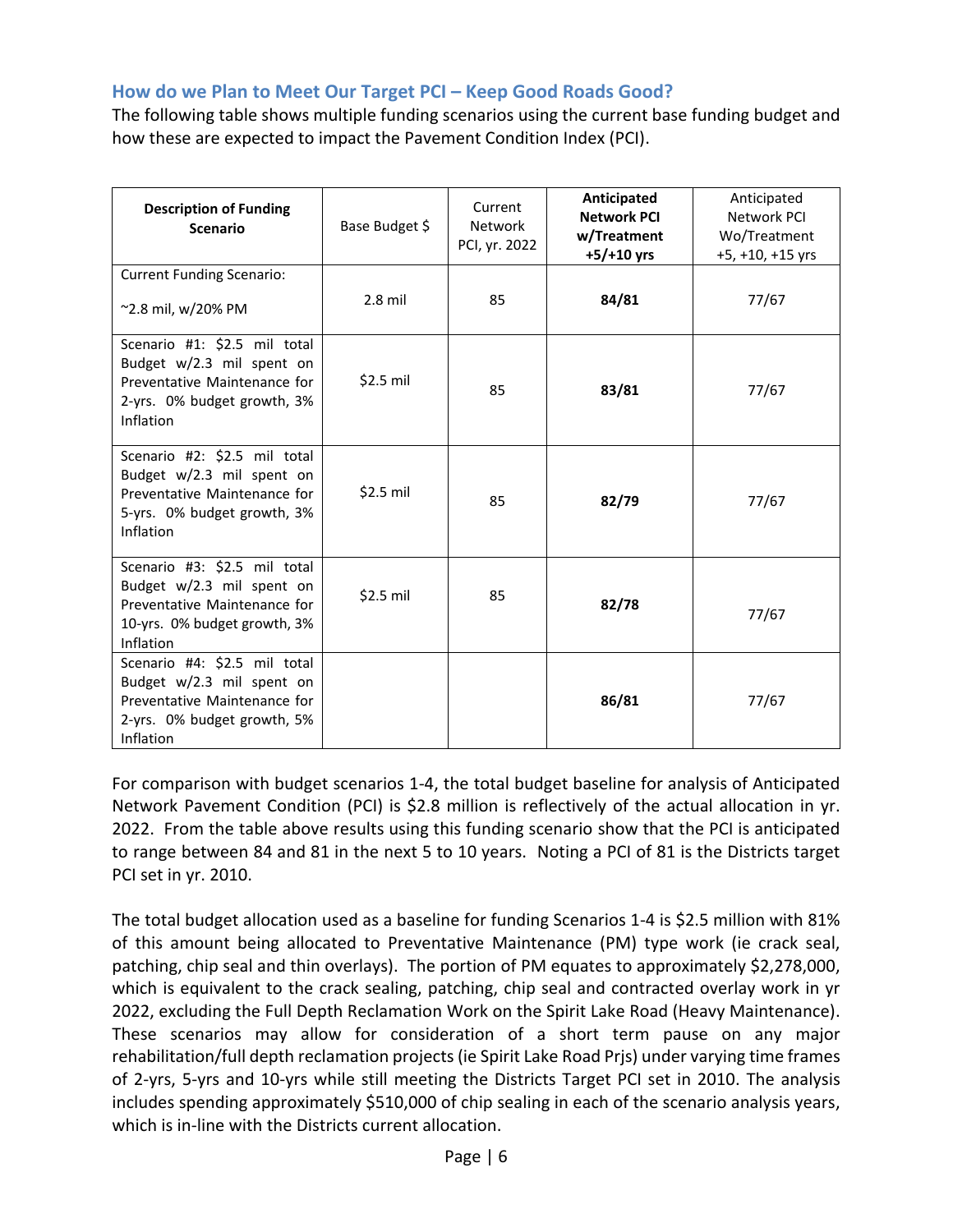#### <span id="page-7-0"></span>**Conclusions and Recommendations**

The analysis of Budget Scenarios 1-4 in comparison to the current funding scenario show a relatively low decrease in the PCI in the next 5 to 10 years. Ultimately, given the fact that the District's Network Pavement Condition Index is very good, for this reason and those stated in previous reports, the PCI is expected to fluctuate towards the Districts original target goal of 81 (network PCI, some roads high, some roads lower).

It's important to note that the District is exceeding its Target PCI without additional tax burdens being placed on its constituency. The condition of our pavement is very good and the Lakes Highway District has not taken a tax increase since 2015. This meaning a typical stretch of asphalt in Lakes Highway District shows minor weathering and will likely only require lower cost maintenance techniques such as chip sealing and overlays, over time to maintain its current PCI. This is also shown in the Budget Scenario Analysis completed in this report.

To continue optimizing the quality of LHD's roads, the District should continue with its on-going program of "keep our good roads in good condition" approach that was adopted in 2010. When considering budgets, the District should at least try to keep up with inflation – maintenance budget growth equal to inflation.

Additional considerations should be regarding area growth. This as traffic loading is the primary cause of pavement distress requiring more expensive forms of treatment. With that said, its important to also be mindful of the fact that is inevitable, pavements will still gradually become more expense to maintain over time.

Finally, to answer the question posed at the beginning of this report, "How will the PCI be affected if the District addresses future needs associated with Future Major Capital Improvement Projects and the inherent need to save for larger projects such as facilities improvements, bridges, and intersection improvements being considered in the draft Capital Improvement Project List?" This without calling upon Foregone Taxes." The answer is stated herein based on an analysis of the proposed budget scenarios, associated projected Pavement Condition Index ratings and in comparison, to the Districts Original Target PCI set in 2010. Either of the budget scenarios allow for such focus.

In the previously last 2-year budget cycles of 2020-21 and 2021-22, the District Budgeted approximately \$3.1 and \$3.3 million dollars, respectively for work described herein (crack seal, patching, chip seal, overlays and other contracted road work) for an average of \$3.2 million. Continuing with this average, consideration to reallocation of those funds and with the addition of new funding from House Bills 363 and 772 ( $\approx$ \$1.5 million) the District should expect an available budget near approximately \$4.7 million. If the District where to consider one of the budget recommendations described herein to forego heavy maintenance work at a rate of \$2.5 million per year, the District should expect approximately \$2.2 million (4.7-2.5) that could be added to Major Capital improvement Projects.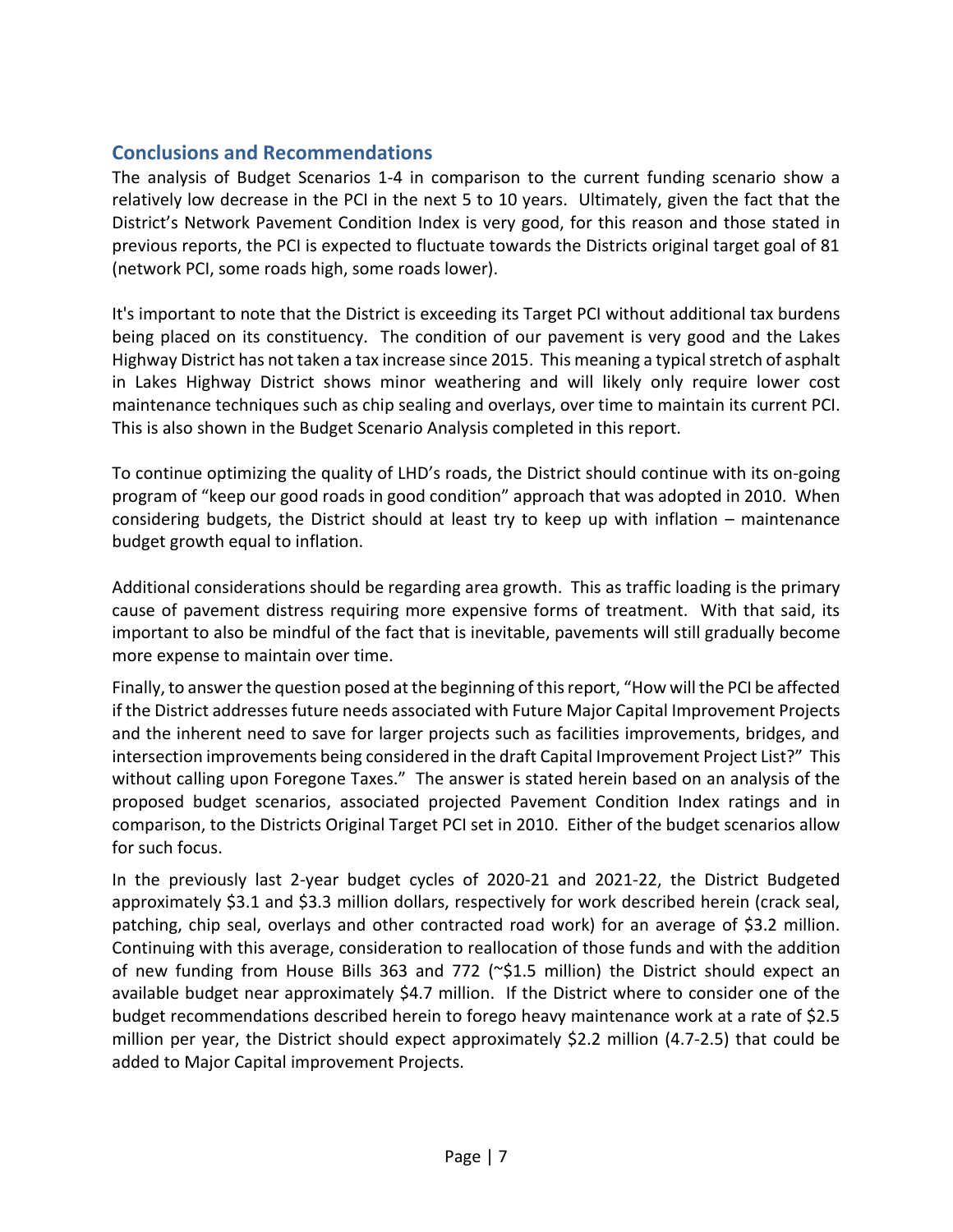<span id="page-8-0"></span>**Budget Scenarios and Network Condition Summary**